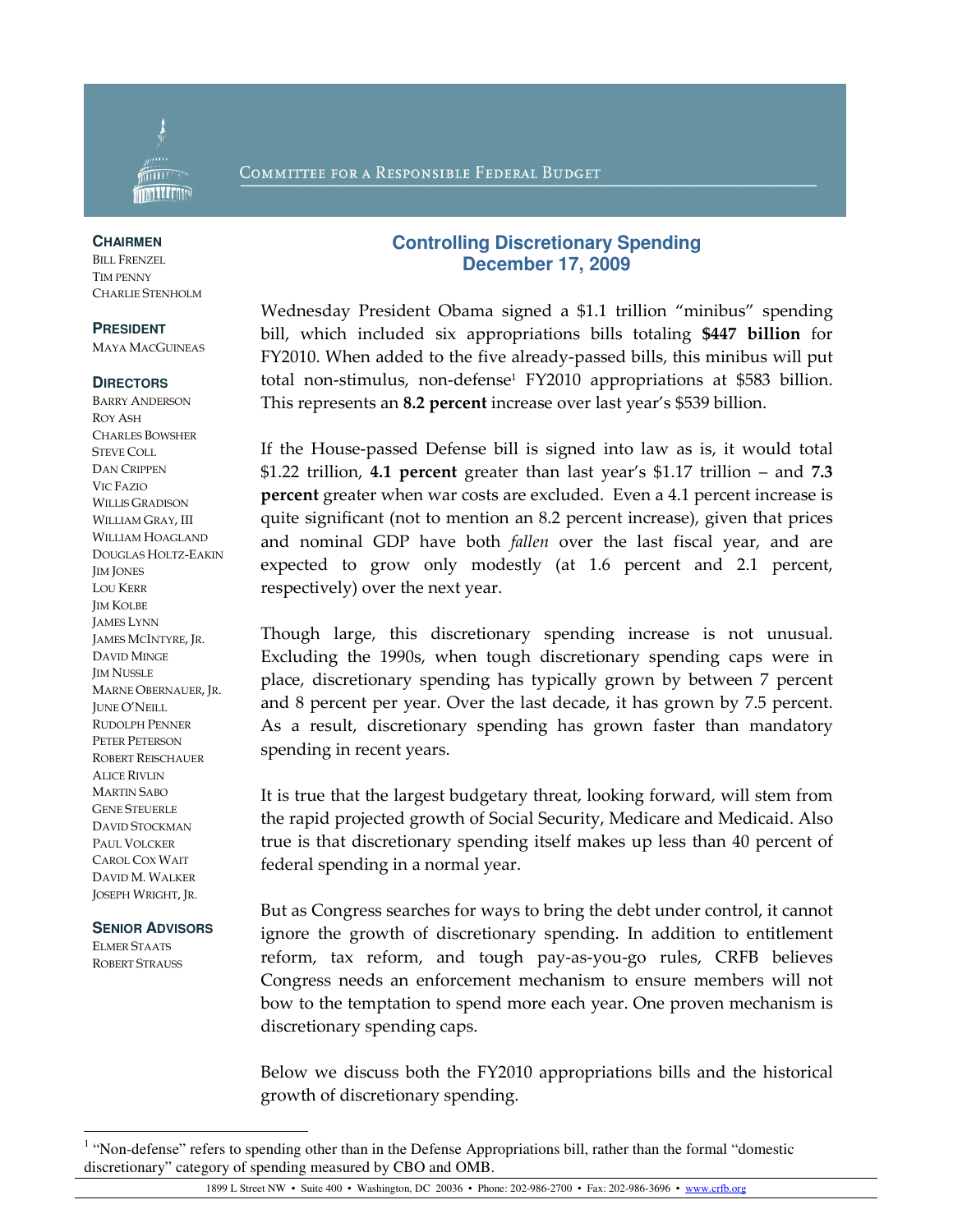# **FY2010 Appropriations**

In total, appropriations will be nearly \$50 billion, or 4.1 percent higher than last year. The defense appropriations bill is roughly 0.7 percent higher, while the remaining bills are nearly 8.2 percent higher. So far, most of the FY2010 (Oct 2009-Sept 2010) spending bill levels have fallen between the House and Senate requested levels, and have been relatively close to the President's budget request (\$6.5 billion lower in total).

|                                      |                              |                        |               |  | <b>Proposed Spending Levels</b> |              |                     |  |
|--------------------------------------|------------------------------|------------------------|---------------|--|---------------------------------|--------------|---------------------|--|
|                                      | <b>Final Spending Levels</b> |                        |               |  | <b>for FY2010</b>               |              |                     |  |
| <b>Appropriations Bill</b>           | FY 2010                      | <b>FY 2009</b>         | <b>Growth</b> |  | <b>Senate</b>                   | <b>House</b> | <b>President</b>    |  |
| <b>Agriculture</b>                   | \$23.3                       | \$20.6                 | 13.1%         |  | \$23.6                          | \$22.9       | \$23.0              |  |
| <b>Energy-Water</b>                  | \$33.5                       | \$33.3                 | 0.6%          |  | \$33.8                          | \$33.3       | \$34.4              |  |
| <b>Interior</b>                      | \$32.2                       | \$27.6                 | 16.9%         |  | \$32.1                          | \$32.3       | \$32.3              |  |
| <b>Homeland Security</b>             | \$42.8                       | \$40.1                 | 6.6%          |  | \$42.9                          | \$42.6       | \$43.1 <sup>a</sup> |  |
| <b>Legislative Affairs</b>           | \$4.7                        | $$4.5^{\overline{6}}$$ | 4.0%          |  | \$4.6                           | \$4.7        | \$5.0               |  |
| <b>Individually-Passed Bills</b>     | \$136.5                      | \$126.1                | 8.2%          |  | \$137.0                         | \$135.8      | \$137.8             |  |
|                                      |                              |                        |               |  |                                 |              |                     |  |
| <b>Commerce-Justice-Science</b>      | \$64.4                       | \$57.7 <sup>b</sup>    | 11.6%         |  | \$64.9                          | \$64.4       | \$64.6              |  |
| <b>Financial Services-Government</b> | \$24.2                       | \$22.6                 | 7.3%          |  | \$24.2 <sup>d</sup>             | \$24.2       | \$24.2              |  |
| <b>Labor-HHS-Education</b>           | \$163.6                      | $$155.0^{\circ}$       | 5.5%          |  | \$163.1 <sup>d</sup>            | \$163.4      | \$160.7             |  |
| <b>State-Foreign Operations</b>      | \$48.8                       | $$50.0^b$              | $-2.5%$       |  | \$48.7 $\sigma$                 | \$48.8       | \$52.0              |  |
| <b>Transportation-HUD</b>            | \$67.9                       | \$55.0                 | 23.5%         |  | \$67.7                          | \$68.2       | \$68.9              |  |
| <b>Military Construction-VA</b>      | \$78.0                       | \$72.9                 | 7.0%          |  | \$78.1                          | \$77.9       | \$77.7              |  |
| "Minibus" Legislation                | \$446.8                      | \$413.2                | 8.1%          |  | \$446.7                         | \$446.9      | \$448.2             |  |
|                                      |                              |                        |               |  |                                 |              |                     |  |
| <b>Pending Defense Bill</b>          | \$636.3                      | $$631.9^\circ$         | 0.7%          |  | \$636.3                         | \$636.3      | \$640.1             |  |
|                                      |                              |                        |               |  |                                 |              |                     |  |
| <b>TOTAL</b>                         | \$1219.6                     | \$1,171.2              | 4.1%          |  | \$1220.0                        | \$1,219.0    | \$1,226.1           |  |

**Fig. 1: Appropriations Bills Summary Table (billions and percent)** 

Source: House Appropriations Committee, Senate Appropriations Committee, and Authors' Calculations. <sup>a</sup>Includes Coast Guard overseas contingencies; <sup>b</sup>includes supplemental funds; <sup>c</sup>Excludes supplemental funds; <sup>d</sup>Approved by Committee, but not passed by full Senate.

These growth rates underestimate the real increase for several reasons:

- The 0.7 percent defense increase is in part a result of the gradual troop withdrawal from Iraq. Excluding war-related spending, Defense appropriations will increase by roughly 7 percent.
- The Defense bill increase excludes additional funds which may be necessary to finance the announced "troop surge" in Afghanistan; estimates put these costs at about \$30 billion, which would bring the total growth rate to 6.7 percent.
- They exclude over \$300 billion in discretionary spending appropriated through the American Recovery and Reinvestment Act, \$110 billion of which the CBO estimates will be spent in FY2010. Although much of this spending was for temporary stimulus measures, some of it, were it not included in the stimulus bill, would have likely been enacted through the normal appropriations process.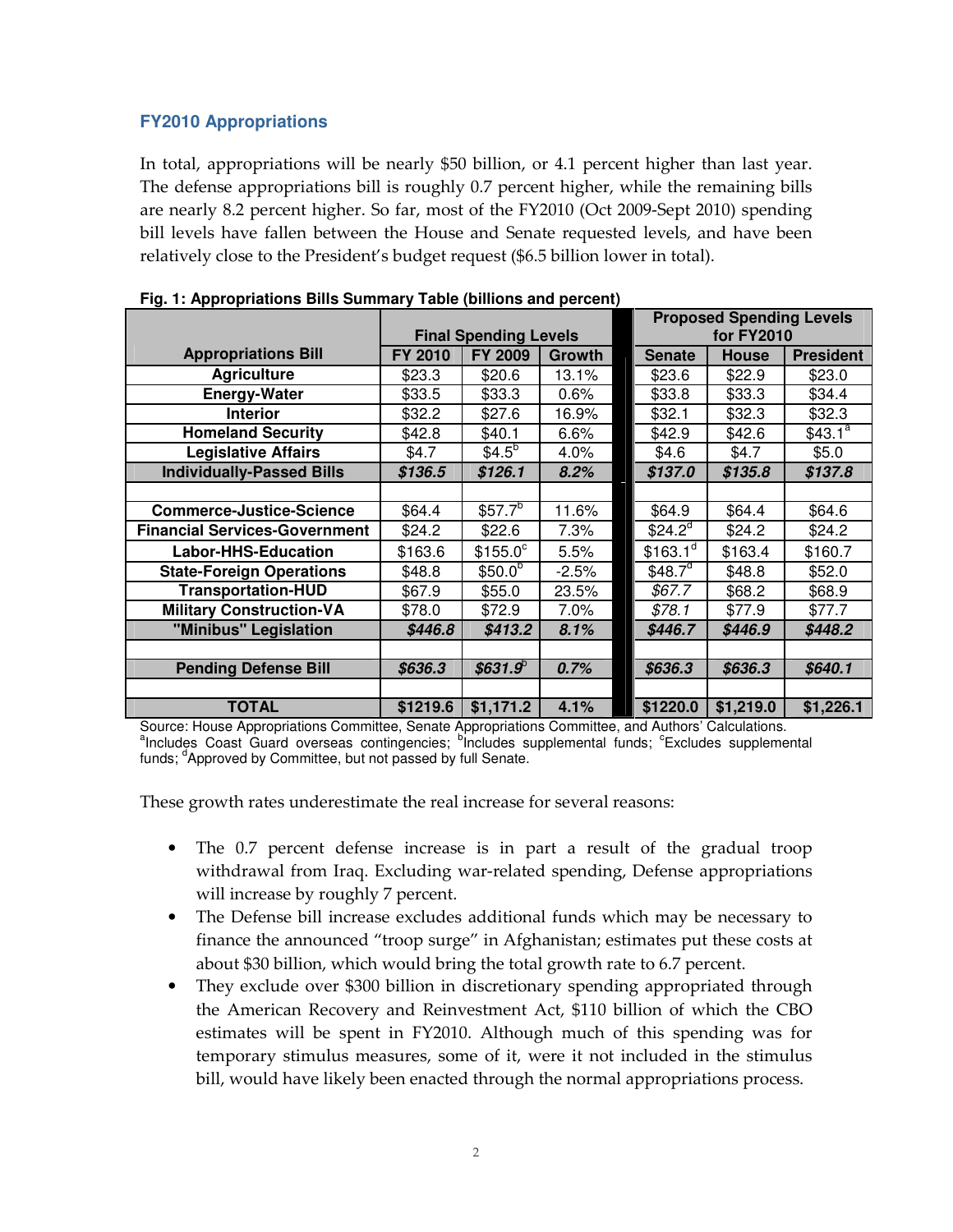FY2010 spending would grow fastest for Transportation-HUD (24 percent), Interior (17 percent), and Agriculture (13 percent).

Other areas grow more slowly. The Defense bill calls for a 0.7 percent increase, the Energy and Water bill calls for a 0.6 percent increase, and the State-Foreign Operations bill calls for a 2.5 percent *cut*. However, these growth rates mask what is really going on – the Energy and Water bill is likely lower than it otherwise would be due to the \$51 billion of appropriations offered through the stimulus bill; State-Foreign Operations programs would actually be higher if supplemental appropriations were excluded; and low Defense growth is driven almost entirely by declining war costs (excluding war costs, growth would be about 7 percent).

Overall, discretionary spending growth is quite significant. While discretionary budget authority<sup>2</sup> will grow by about \$50 billion (4.1 percent), Social Security is projected to grow by only \$20 billion (2.9 percent) and Medicare by \$14 billion (3.3 percent).

# **What About President Obama's Spending Cuts?**

In his 2010 budget request, President Obama proposed terminating or cutting about 75 discretionary spending programs to achieve \$11.5 billion in savings. Proposals ranged from as large as \$3 billion for the F-22 Fighter Aircraft – which most experts deem no longer necessary -- to as small as \$1 *million* for the Christopher Columbus Fellowship Foundation – which the Administration found spent 80% of its funds on overhead.

Using ten of President Obama's largest proposed cuts to non-defense domestic discretionary spending as a case study, it does not appear Congress has enacted many of these recommendations. Of these ten cuts, two were accepted in full, three in part, and the remaining five not at all. Out of the \$1.78 billion in proposed savings, Congress only enacted \$560 million. And this is partially offset by \$200 million in increased spending for four programs that the Administration recommended cutting.

Although the Defense bill has not yet been passed, Congress does not appear willing to follow the President's recommendations any more for this than in the other bills. Congress will likely maintain funding for the JSF Alternate Engine (\$465 million) and C-17 Cargo Planes (\$91 million), and will provide some excess funding for the Presidential Helicopter (\$130 million). To its credit, it does appear Congress will enact the President's largest proposed cut -- \$3 billion for the F-22 Fighter Jet program.

We will post a complete analysis of the President's cuts on The Bottom Line (http://www.crfb.org/blog) as soon as the numbers are available.

 $\overline{a}$  $2^2$  Budget authority (BA) measures the amount of money Congress authorizes agencies to spend. This number often differs from outlays – which measures actual spending – since authority need not be used in the year in which it is given. Because outlays tend to be more volatile on the whole, and especially in light of the large amounts of stimulus spending, we consider non-stimulus BA to be a more useful measure.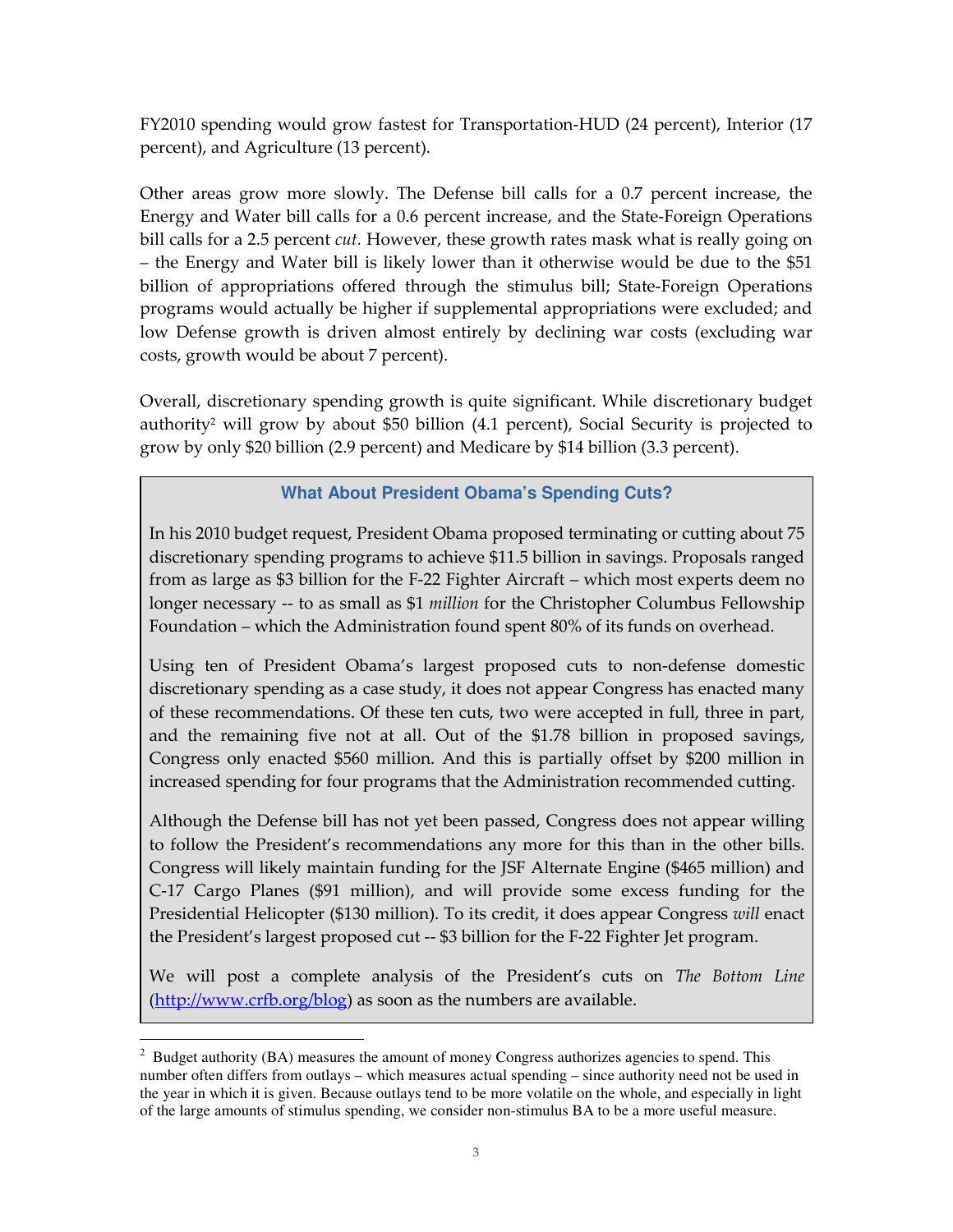# **Historical Growth of Discretionary Spending**

Concern about the long-term debt picture tends to focus on mandatory spending—in particular on Social Security, Medicare, and Medicaid. This makes sense given that these programs consume such a large percentage of the budget, they are on autopilot, and their costs are projected to explode as the population ages and health care costs grow.

Still, this should not be an excuse for ignoring the discretionary side of the budget.

Over the past decade, discretionary spending has grown *faster* than mandatory. Between 1999 and 2008, mandatory spending grew by an annual average of 6.4 percent, from about \$900 billion to almost \$1.6 trillion. Discretionary spending grew annually, on average, by  $7.5$  percent – from less than \$570 billion to over \$1.1 trillion.

This high growth rate is in part a result of the 8.6 percent annual growth of defense and international spending – which includes spending for the wars in Iraq and Afghanistan – and to the large increase in homeland security spending. Even domestic discretionary spending, however, has grown at an average rate of 6.3 percent per year, or 6 percent if homeland security spending is excluded.

|                               | <b>1998 Level</b> | <b>2008 Level</b> | <b>Average Annual</b><br><b>Growth Rate</b> |  |
|-------------------------------|-------------------|-------------------|---------------------------------------------|--|
| <b>Discretionary Spending</b> | \$552             | \$1,135           | 7.5%                                        |  |
| Domestic                      | <i>\$270</i>      | \$612             | 6.3%                                        |  |
| Defense/International         | \$282             | \$522             | 8.6%                                        |  |
|                               |                   |                   |                                             |  |
| <b>Mandatory Spending</b>     | \$860             | \$1,591           | 6.4%                                        |  |
| <b>Social Security</b>        | \$376             | \$612             | 5.0%                                        |  |
| Medicare                      | \$193             | \$391             | 7.4%                                        |  |
| Medicaid                      | \$101             | \$201             | 7.2%                                        |  |
| Other                         | \$190             | \$387             | $8.0\%$                                     |  |
|                               |                   |                   |                                             |  |
| <i><b>Interest</b></i>        | \$241             | \$253             | $1.1\%$                                     |  |
|                               |                   |                   |                                             |  |
| <b>TOTAL OUTLAYS</b>          | \$1,653           | \$2,979           | 6.1%                                        |  |
|                               |                   |                   |                                             |  |
| <b>REVENUE</b>                | \$1,722           | \$2,524           | 4.1%                                        |  |
|                               |                   |                   |                                             |  |
| <b>INFLATION</b>              | n/a               | n/a               | 2.8%                                        |  |
| <b>GDP</b>                    | \$8,626           | \$14,222          | 5.0%                                        |  |

**Fig. 2: Spending Levels and Growth Rates by Category (billions)** 

Source: Congressional Budget Office, Office of Management and Budget, and Authors' Calculations.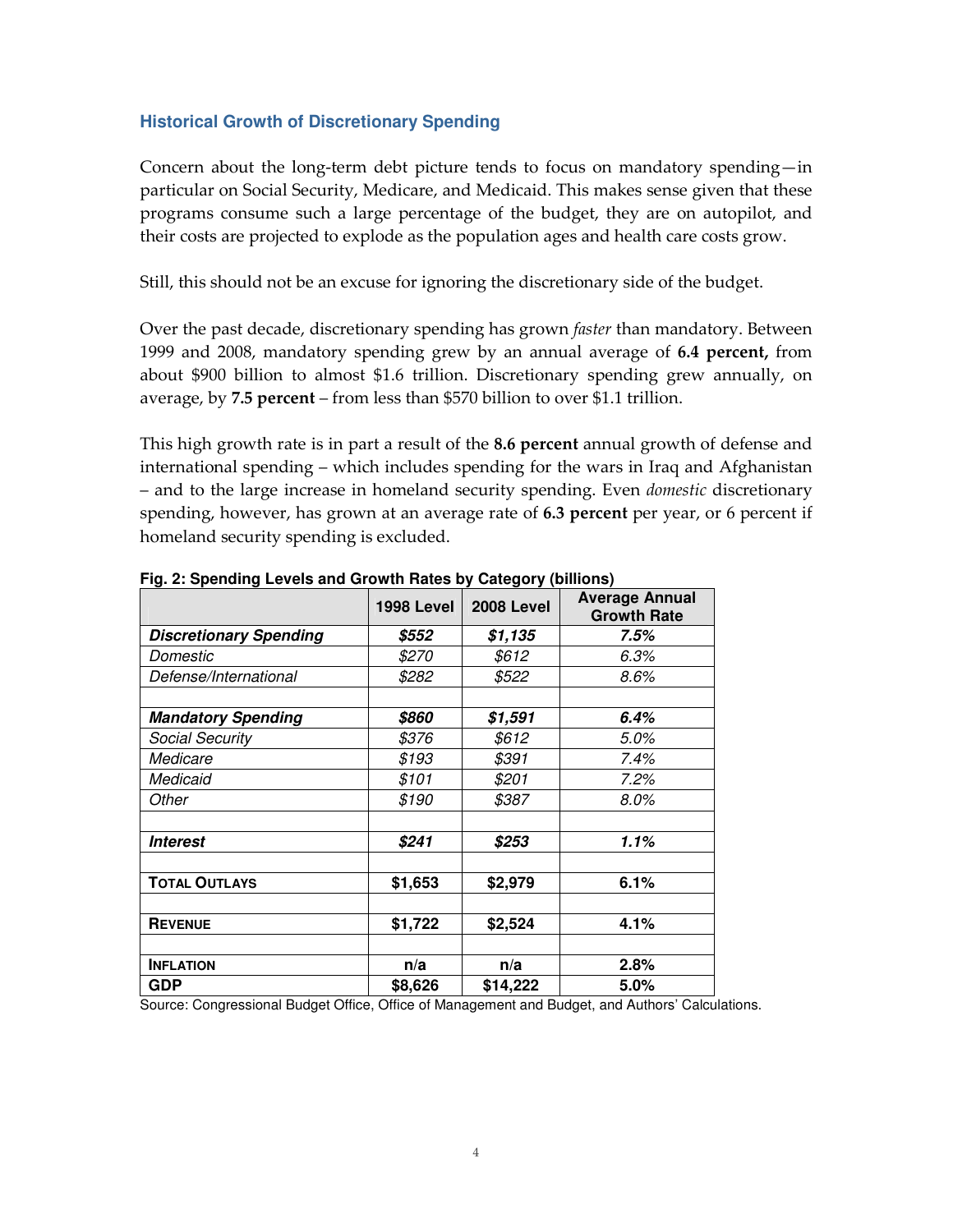Discretionary spending growth *was* contained in the 1990s, in large part due to discretionary spending caps enacted in 1990, and reinforced in 1993 and 1997. These caps were designed to be tough enough to force real spending control, but realistic enough that they could be met – and they were enforced through the threat of automatic across-the-board spending cuts (sequestration). As a result of these caps, along with a strong commitment to spending controls, discretionary spending grew by only 1.6 percent annually during the 1990s.

This, however, was the exception to the rule. In the prior two decades – between 1970 and 1990 – discretionary spending grew by an average of 7.5 percent per year. Domestic discretionary spending grew ever faster, by over 9 percent per year.

The problem with discretionary spending growth is that it can be difficult to notice. Generally speaking, Congress makes appropriations decisions on a year-by-year basis, and therefore does not see the effects of those increases over a longer time period. By contrast, Social Security (and to a lesser extent, Medicare) changes are often measured on a 75-year basis, and all other mandatory and tax changes on a 10-year basis.

Compounding this problem is a baseline issue, whereby the CBO assumes discretionary spending will grow only with inflation. This convention leads to projections in which discretionary spending is actually *shrinking* as a percent of GDP, even though this is rarely the case. As a result, the CBO is forced to adjust the baseline upward almost every year. In 2001, for example, 2008 discretionary spending was projected at 5.6 percent of GDP. Estimates increased to 6.4 percent by 2002, 7.2 percent by 2005, and ultimately 7.9 percent.

The fact that 2008 discretionary spending was 2.3 percent of GDP (more than \$300 billion) higher in 2008 than projected just seven years earlier shows both the fallacy of using the budget baseline to predict discretionary spending growth, as well as the need for Congress to better control this growth in the first place.

## **Controlling Discretionary Spending**

Although the CBO baseline makes it appear as if discretionary spending will grow only modestly, more realistic assumptions tell a different story. This year's regular (non-war, non-stimulus) discretionary appropriations will be roughly \$1.1 trillion. Under baseline conventions, they would probably grow to a bit under \$1.3 trillion by 2019. If regular discretionary appropriations grew at the rate of GDP – so that they remained a constant share of the economy – they would grow to over \$1.6 trillion and would cost around \$1.7 trillion more (excluding interest) over the next decade.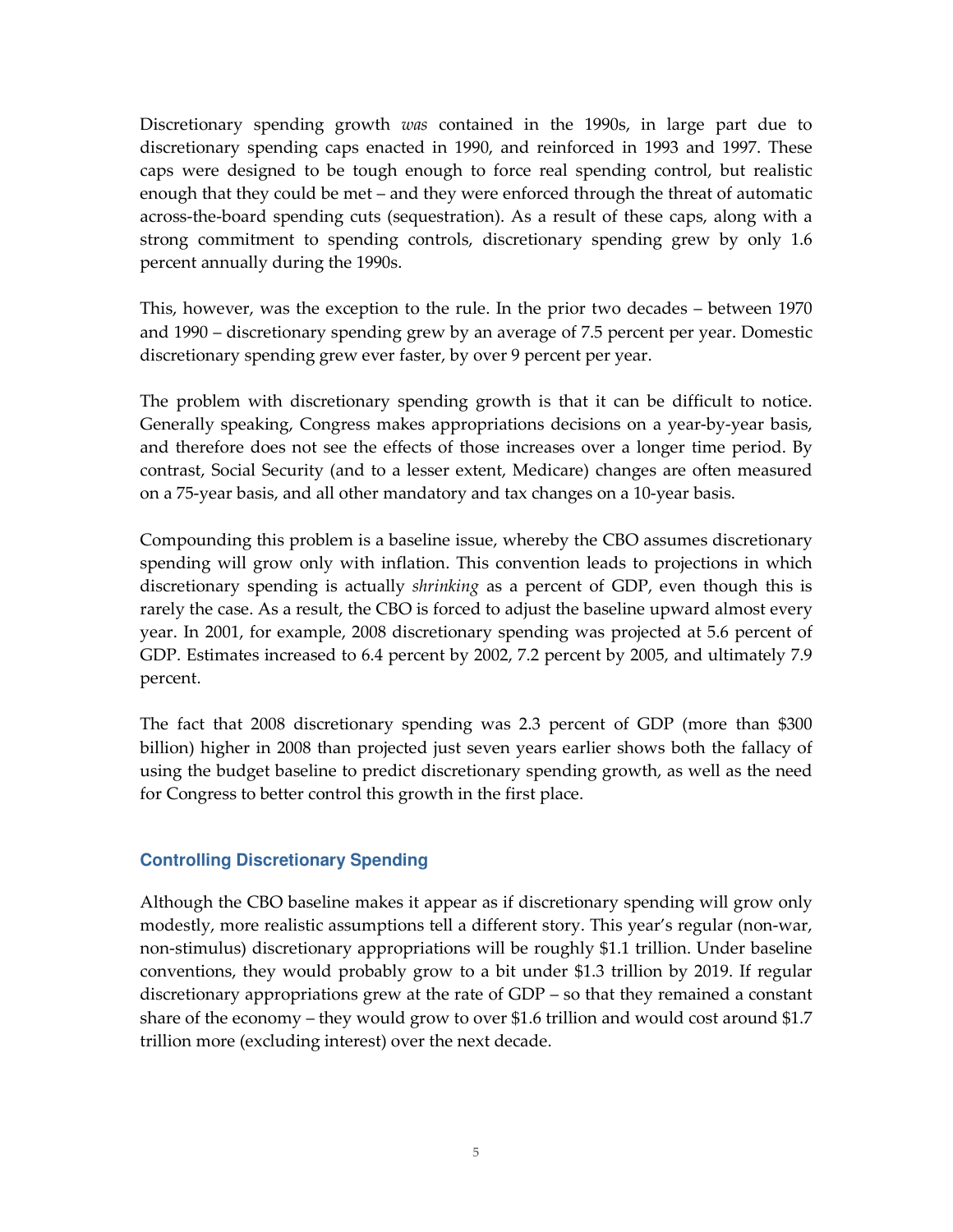If discretionary spending were to grow at 6.3 percent per year – the average rate of domestic discretionary growth in the last decade – it would grow even larger, to \$1.9 trillion in 2019. Over ten years, regular discretionary appropriations would be almost \$3 trillion larger than under the baseline.



**Fig. 3: Regular Discretionary Appropriations Under Various Assumptions (billions)** 

Just holding discretionary spending growth to inflation – with strong enforceable spending caps – would be a positive step. In the 1990s, it was these types of caps, along with pay-as-you-go rules, strong economic growth, slower-than-usual health care cost growth, and a commitment to deficit reduction that led to budget surpluses.

True, capping discretionary growth at inflation would yield no savings relative to the baseline. But such caps would prevent the situation from further deteriorating, something which would almost certainly occur under the current process.

Congress could go further and decide to freeze discretionary spending next year or even cut it in nominal terms. These measures could have both direct and indirect budgetary benefits. Freezing 2011 normal appropriations at 2010 levels, for example, could save almost \$140 billion relative to the baseline over the next decade, if inflation caps were enforced. Cutting normal appropriations by 3 percent could save as much as \$350 billion dollars. Both these estimates exclude interest savings.

Source: Congressional Budget Office and Authors' Calculations. Note: Calculations are meant to approximate CBO projections rather than replicate them. CBO technically relies on two measures of inflation to project forward discretionary spending (one for wages and salaries of federal personnel, the other for non-personnel spending), whereas we rely on a single measure which falls roughly between the two.